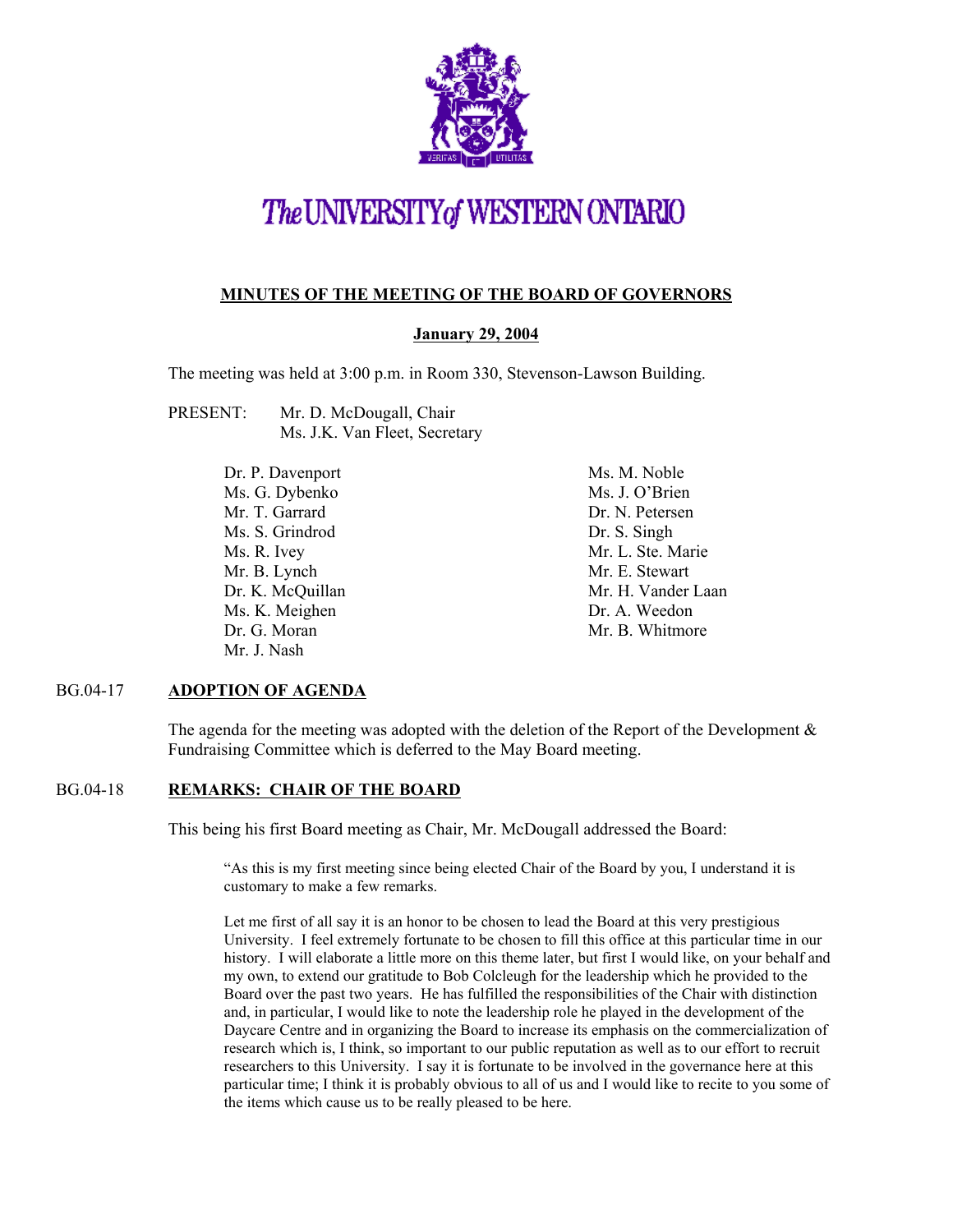First of all we are recruiting to campus the very, very best of students as evidenced by our entering grade average which I confirmed with Ruban just before the meeting is 86.2%. We have one of the best faculties of all research-oriented universities in the country. For evidence we only need to look at the fact that our faculty bring in for this University in excess of \$140 million a year in research funding - a large portion of which comes to us through peer-reviewed awards. We have a very loyal, proud and generous alumni. They are located in all of the major centres of influence in the country and beyond. Again, the evidence of the loyalty and generosity and pride is reflected in the tremendous success of our most recent campaign, but also in the fact that Ted and his people under Roz's leadership are looking forward to raising on an annual basis from our external sources in excess of \$40 million per year. We have a very effective leadership group supported by 2,000 professional and support staff. And I might just make a comment here as one who has been involved in a number of leadership positions at a number of organizations - I have learned over this short life in virtually every institution I have been associated with, that while the Vice-Presidents and directors are there and important, usually the long-term health of the organization is dependent upon the people who tie up their careers for a life time with an institution and dedicate their energy and abilities on a daily basis for the well-being of the University. We are very fortunate here at Western in that regard. Our academic leadership represented by the Provost and Deans is the envy of universities across the country and finally this community is lead by a President who has demonstrated his leadership qualities so well that he was recently been honored by a rare third term appointment. I don't think I need to say more about the friend to my left. Great students, great faculty, great staff, able administration and academic leadership under one of the country's most seasoned and respected Presidents. Can our timing get any better than that?

I am honored to be your Chair and we should feel very good not just with the people side but the health of the institution. We have just finished eight years of revenue increases approaching double digits. We have averaged annual capital expenditures in excess of \$75 million per year for the past eight years. This is a very major operation. This past Fall Western broke the 100 mark in recruitment of new faculty. One hundred new faculty bringing their skills and attributes to apply to the success of this institution. We are in the final stages of the Campaign; we hit the target a year early and in all probability will exceed the target by a factor of at least 10%. This institution not only is well lead, well served, but it is healthy and, in my opinion, is very well positioned to go forward.

But lest we feel too smug, we do have challenges. There will be a number that will have to be tackled over the course of the next year or two. I think it would be appropriate for me to emphasize, to underline, two of the key appointments which you will be asked to make in the next year. One is the appointment of the new Vice-President (Administration) which at this institution is a very key position as it is at most, but here a particularly strong role to play in the leadership team. Later on in the year we will have the difficulty of finding someone to replace Greg Moran who's term as Provost is up next year. Those are two very important personnel challenges which through the rigorous methods that have been put in place and in particular the leadership which is being provided by our President, the process of recruitment is very thorough and I am quite confident we will end up in both cases with very strong leadership.

The ongoing priorization of our capital and its allocation is an ongoing, ever important responsibility – we are looking at somewhere in the order of between \$30 and \$100 million in approvals over the course of each year.

Our primary task, to ensure that our students receive the best possible academic and personal development experiences we can provide, is central to all our deliberations.

We will be talking a little later in the agenda about the terms of reference of our standing committees to which we are proposing to make some amendments over the next few months. First to ensure more balance among our committees and to balance the load but secondly to reflect the priorities both of the Board and the administration going forward as times change and priorities change.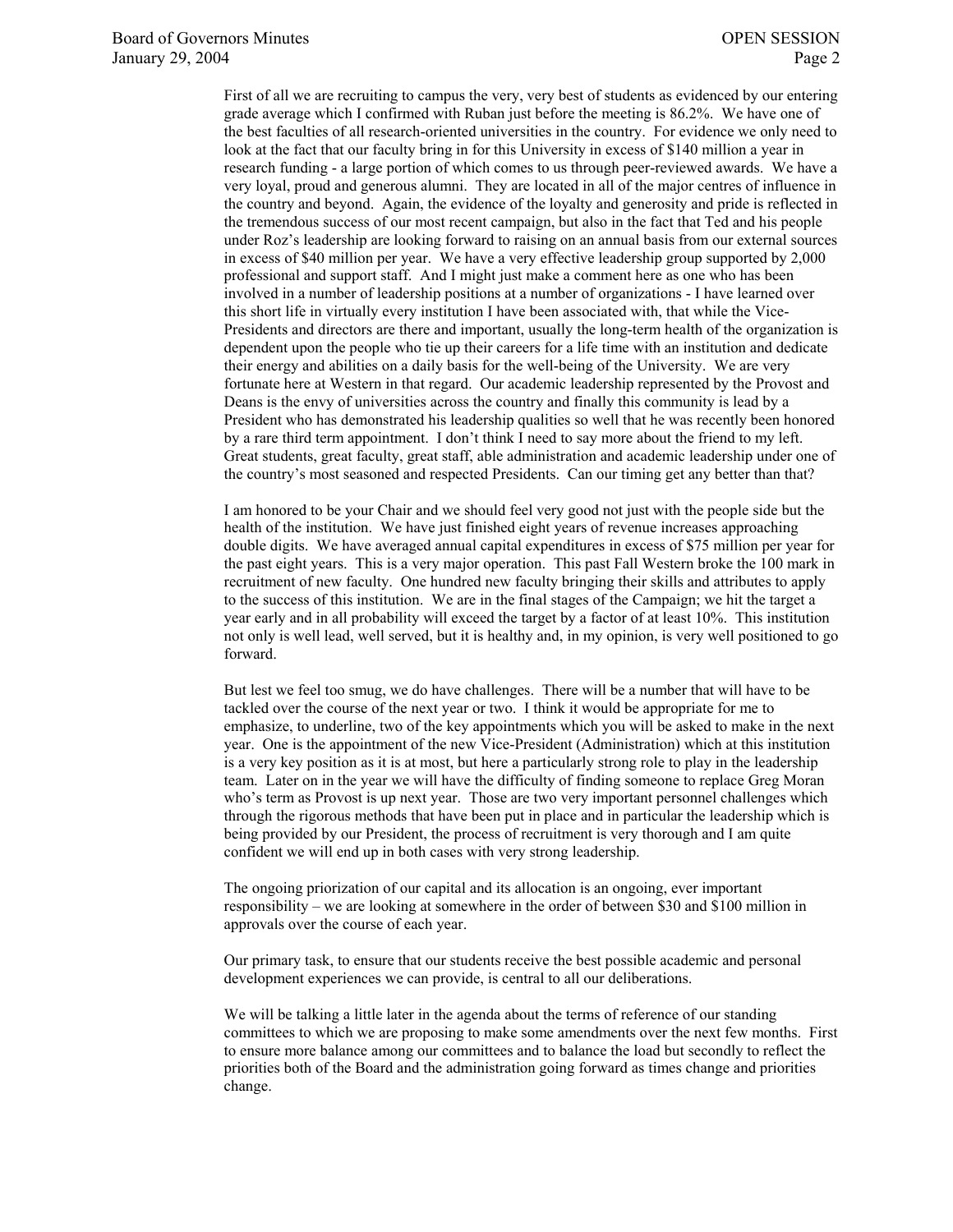We will be encouraging the administration to continue to work hard on strengthening the sense of community which is very much a part of the history and culture of this institution among all our first stakeholders – students, faculty, support staff and administration. We would hope that some of the new management systems that have proven to be effective in the private sector might have constructive applicability here. At the end of the day we are striving for a high level of morale and a high level of effectiveness among our constituent groups.

In the same vein, we wish to encourage a more proactive role in community relations. We have refocused, I hope we will before the end of the meeting, the Campus & Community Affairs Committee to put more emphasis here. We have asked Hank Vander Laan, John Nash and Ron Yamada to help us with this particular task. I should say I have a personal interest in this because I am so regularly surprised at the lack of understanding of the importance of the role of the University to our community, London and southwestern Ontario. It was reinforced to me last fall as I searched for the celebratory salutes that we could have reasonably expected from the announcement of recruiting in excess of 100 new faculty. The event went by virtually unnoticed. This may have been certainly one of if not the most important economic and cultural shots in the arm that this community received in the past year. I sincerely hope that we can help in causing these kinds of important contributions and developments to be better understood by our community both in the interests of our constituency and the community at large.

Exciting times for all of us. I look forward to working with you, indeed I look forward to working and playing with you. Thank you."

#### BG.04-19 **REPORT OF THE PRESIDENT**

The President reported on Provincial Funding, COU's Report on Graduate Enrolment, and activities of the President during the month of January 2004. Slides used to highlight his presentation are attached as **[Appendix 1](#page-8-0)**.

#### BG.04-20 **UNANIMOUS CONSENT AGENDA** [Appendix II]

It was moved by R. Ivey, seconded by L. Ste. Marie,

That the items listed in the Unanimous Consent Motion, detailed in Appendix II, be approved and/or received for information by the Board of Governors by unanimous consent.

#### CARRIED

#### **REPORT OF THE PROPERTY & FINANCE COMMITTEE** [Appendix II]

#### BG.04-21 **Annual Allocation from the Western Fund**

It was moved by R. Ivey seconded by L. Ste. Marie,

That the available income from the Western Fund, approximately \$47,000, be allocated to the Ontario Graduate Scholarship/Ontario Graduate Scholarships in Science and Technology Programs.

CARRIED by unanimous consent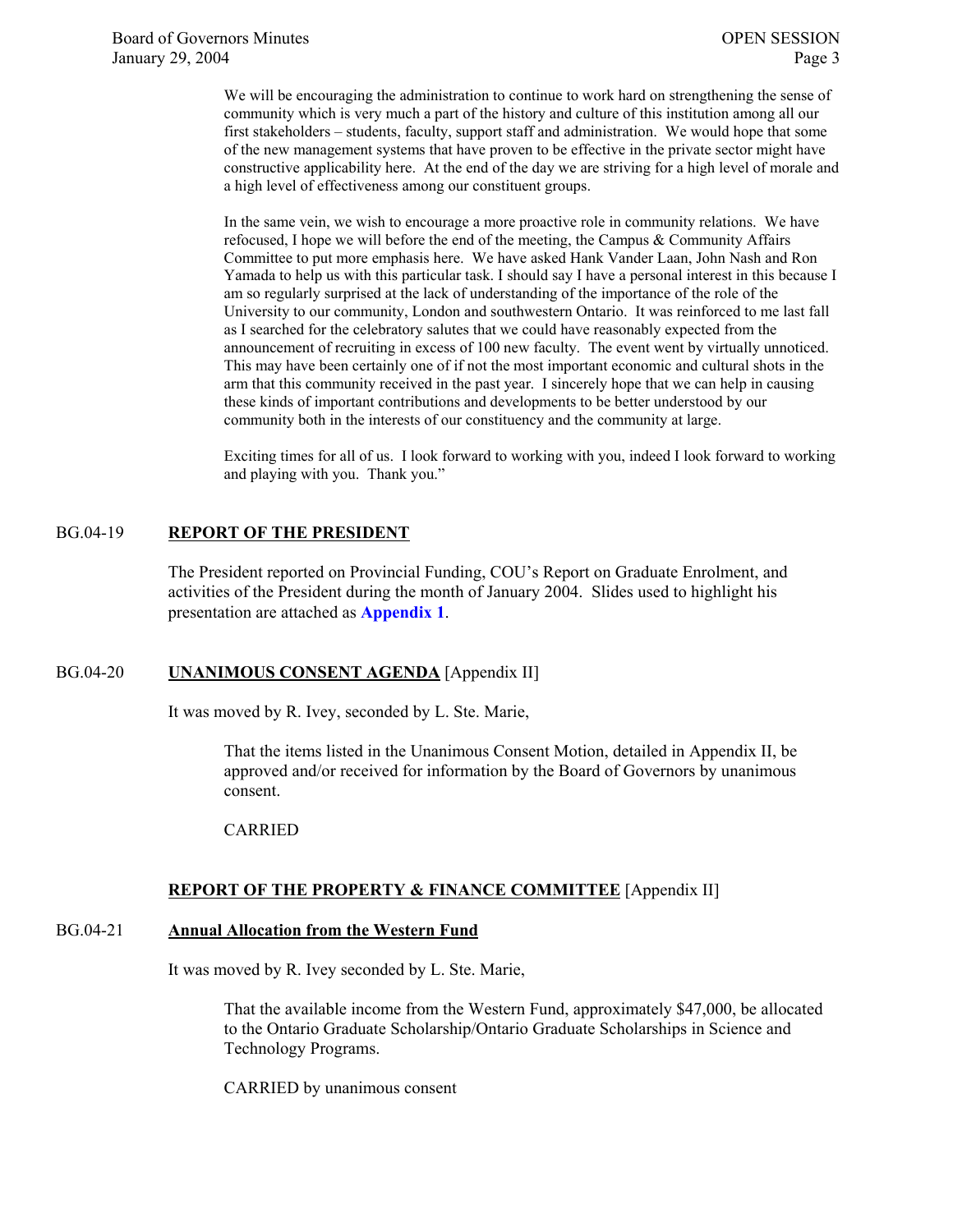Board of Governors Minutes **OPEN SESSION** January 29, 2004 Page 4

#### BG.04-22 **FFICR Transfer to the Capital Budget**

It was moved by G. Dybenko, seconded by S. Singh,

That \$3 million in one-time funding be transferred from the University's Operating Budget to the Capital Budget in 2003-04 to be directed towards capital renovation projects which support research activities across campus and are eligible for federal support through the indirect costs of research program. Therefore, the source of these funds is the Federal Funding for Indirect Costs of Research (FFICR), which is estimated to provide Western with a sum of \$6 million in 2003-04.

#### CARRIED

#### BG.04-23 **Revised Levels of Support for Chairs, Professorships and Faculty Fellowships**

It was moved by G. Dybenko, seconded by R. Ivey,

That the guidelines related to endowed chairs, professorships and faculty fellowships be changed, effective May 1, 2004, as follows:

- 1. That the minimum annual required support for a chair be increased from \$100,000 to \$112,500
- 2. That the range of annual required support for a professorship be changed from \$50,000 to \$100,000 to a range of \$56,250 to \$112,500
- 3. That the range of annual required support for a designated faculty fellowship be changed from \$10,000 to \$50,000 to a range \$11,250 to \$56,250.
- 4. That the minimum size of a gift to support an endowed chair be increased from \$2.0 million to \$2.5 million
- 5. That the range in the size of a gift to support an endowed professorship be changed from \$1.0 million to \$2.0 million to a range of \$1.25 million to \$2.5 million.
- 6. That the range in the size of a gift to support an endowed faculty fellowship be changed from \$200,000 to \$1,000,000 to a range of \$250,000 to \$1,250,000.

#### CARRIED

#### BG.04-24 **Revenues, Expenditures, and Tuition Fees, by Faculty 2002-03**

The Board received for information tables showing the 2002-03 analysis on revenues, expenditures and tuition fees by Faculty detailed in Appendix III, Annex 3.

Dr. Singh asked why Faculties are organized into Groups 1 and 2 in the tables detailing expenditures and tuition revenue at Western, 2002-03. Dr. Davenport explained that the groupings were developed in 1995-96 due to deregulation of tuition in some of the professional schools. The distinction is historical and will be discontinued.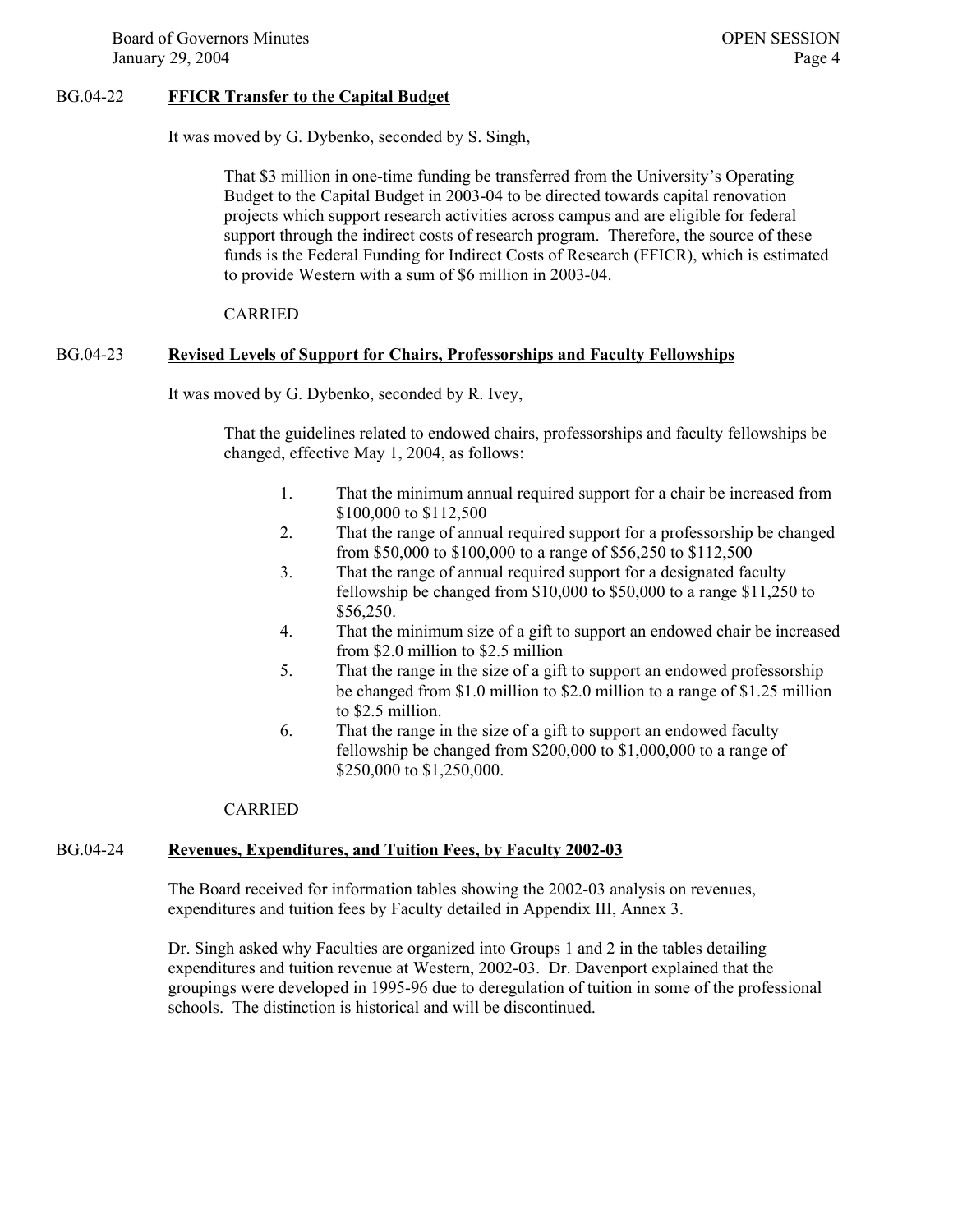Board of Governors Minutes **OPEN SESSION** January 29, 2004 Page 5

#### BG.04-25 **Quarterly Financial Report (Operating and Ancillary Budgets)**

Mr. Stewart asked for clarification of the change in revenue and expenditure associated with the MBA and EMBA programs shown in Appendix III, Annex 4. Dr. Davenport stated that this year North American business schools were hit by a downturn in MBA enrolments which resulted in a reduction in tuition collected by Ivey and a reduction in expenditures associated with offering additional MBA and EMBA classes.

#### BG.04-26 **Property & Finance Report Information Items**

The Report of the Property & Finance Committee contained the following items of information. Complete details are found in Appendix II.

- Award of Contract Clinical Skills Learning Facility
- Award of Contract Campus Child Care Facility
- Consultant for B & G Building Preliminary Study
- Scotiabank Chair in Research on Violence Against Women and Children
- Annual Report on Student Financial Aid
- Report on Investments
- Scholarships, Awards, Prizes

**Audit**

#### **REPORT OF THE SENIOR OPERATIONS COMMITTEE** [Appendix IV]

#### BG.04-27 **Chairs and Vice-Chairs of Standing Committees of the Board**

On behalf of the Senior Operations Committee, it was moved by L. Ste. Marie, seconded by B. Lynch,

That the following be appointed to serve as Committee Chairs and Vice-Chairs in 2004 *[January 29, 2004 - January Board meeting 2005]*:

| Audit                                                                                       |  |
|---------------------------------------------------------------------------------------------|--|
| Vice-Chair  Mark Pickard                                                                    |  |
| <b>Campus &amp; Community Affairs</b>                                                       |  |
|                                                                                             |  |
|                                                                                             |  |
| <b>Development &amp; Fund Raising</b>                                                       |  |
|                                                                                             |  |
| Vice-Chair $\ldots \ldots \ldots \ldots \ldots \ldots \ldots \ldots \ldots$ . Kelly Meighen |  |
| <b>Property &amp; Finance</b>                                                               |  |
|                                                                                             |  |
|                                                                                             |  |

#### CARRIED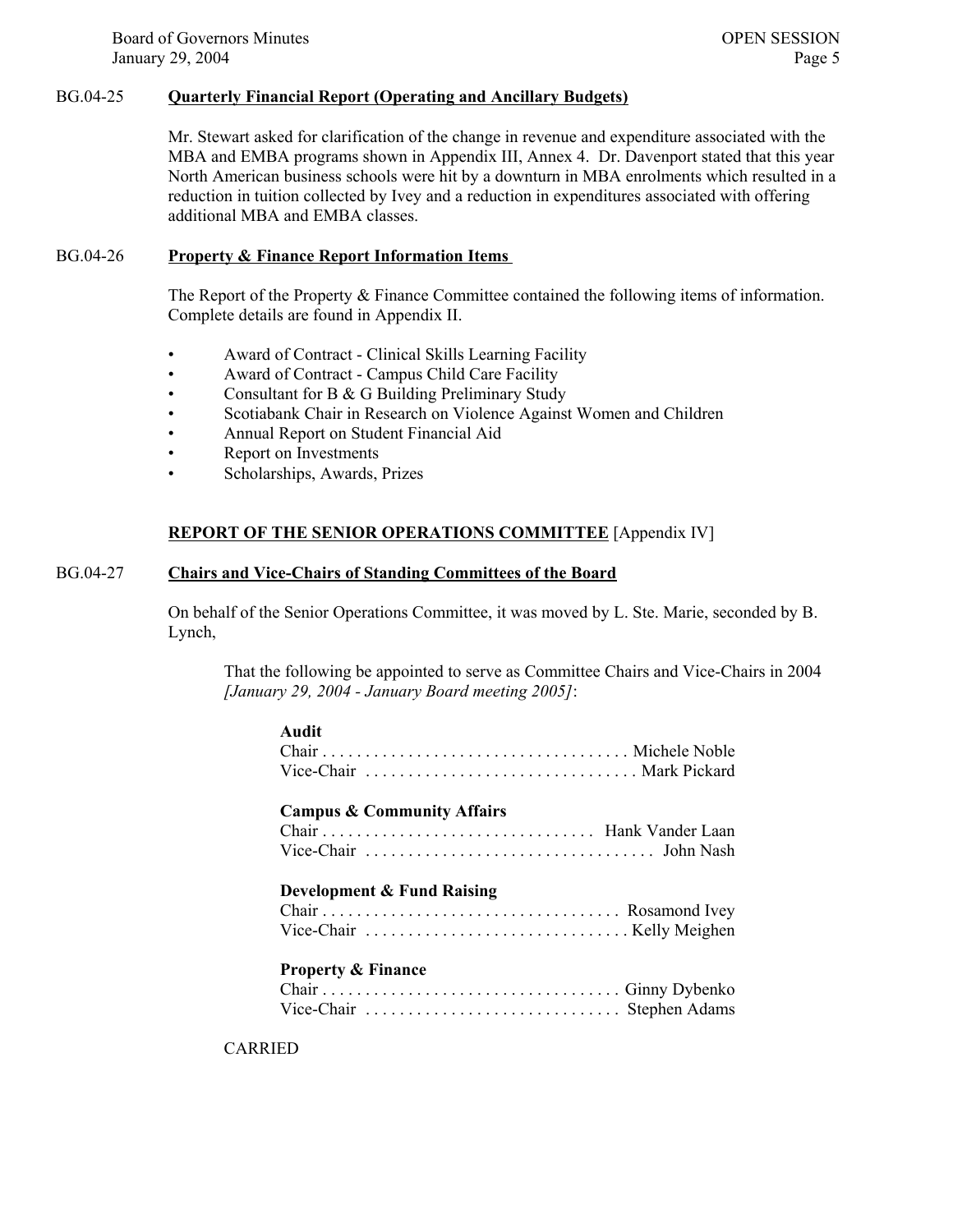#### BG.04-28 **Committees of the Board**

BG.04–28a By-Laws Committee

It was moved by G. Dybenko, seconded by B. Whitmore,

That the terms of reference of the By-Laws Committee be amended as follows to permit the Chair of the Board to name another member of the Committee to serve as Chair of By-Laws.

Sec. 5: The Chair of the Board or a Committee member designated by the Board Chair shall be the Chair of the Committee, and the Vice-Chair of the Board shall be respectively the Chair and Vice-Chair of the Committee. The Secretary of the Board shall be Secretary of the Committee.

#### CARRIED

Mr. McDougall stated that the terms of reference of several committees will be reviewed by the By-Laws Committee.

BG.04-28b Senior Operations Committee

It was moved by E. Stewart, seconded by G. Dybenko,

That the composition of the Senior Operations Committee be amended as follows:

Chair of the Board, who shall be Chair of the Committee Vice-Chair of the Board, who shall be Vice-Chair of the Committee Chair of the Audit Committee Chair of the By-Laws Committee Chair of the Campus & Community Affairs Committee Chair of the Development & Fund Raising Committee Chair of the Property and Finance Committee Immediate Past Chair of the Board

#### CARRIED

#### BG.04-29 **Membership of Standing Committees of the Board**

Mr. McDougall stated that individual committee preferences were taken into account during the drafting of the membership for standing committees, however, emphasis was placed on new priorities and the new direction of committees. For example, CCAC's terms of reference will be changed to place an increased emphasis on the community, particularly in the areas of economic development and technology transfer. The Vice-President (Research) will be included as a nonvoting member of CCAC.

Mr. Stewart suggested that the membership of the Property & Finance Committee be expanded to include more Board members. Mr. McDougall stated that it is not accidental that the size of the P&F Committee is restricted. Over the years the emphasis of the P&F Committee has changed from finance to property as seen by the substantial capital budget. The Audit Committee reviewed its terms of reference and brought forward a number of recommendations that reflect the new expectations of the public and reflect the changing role of the Property  $\&$  Finance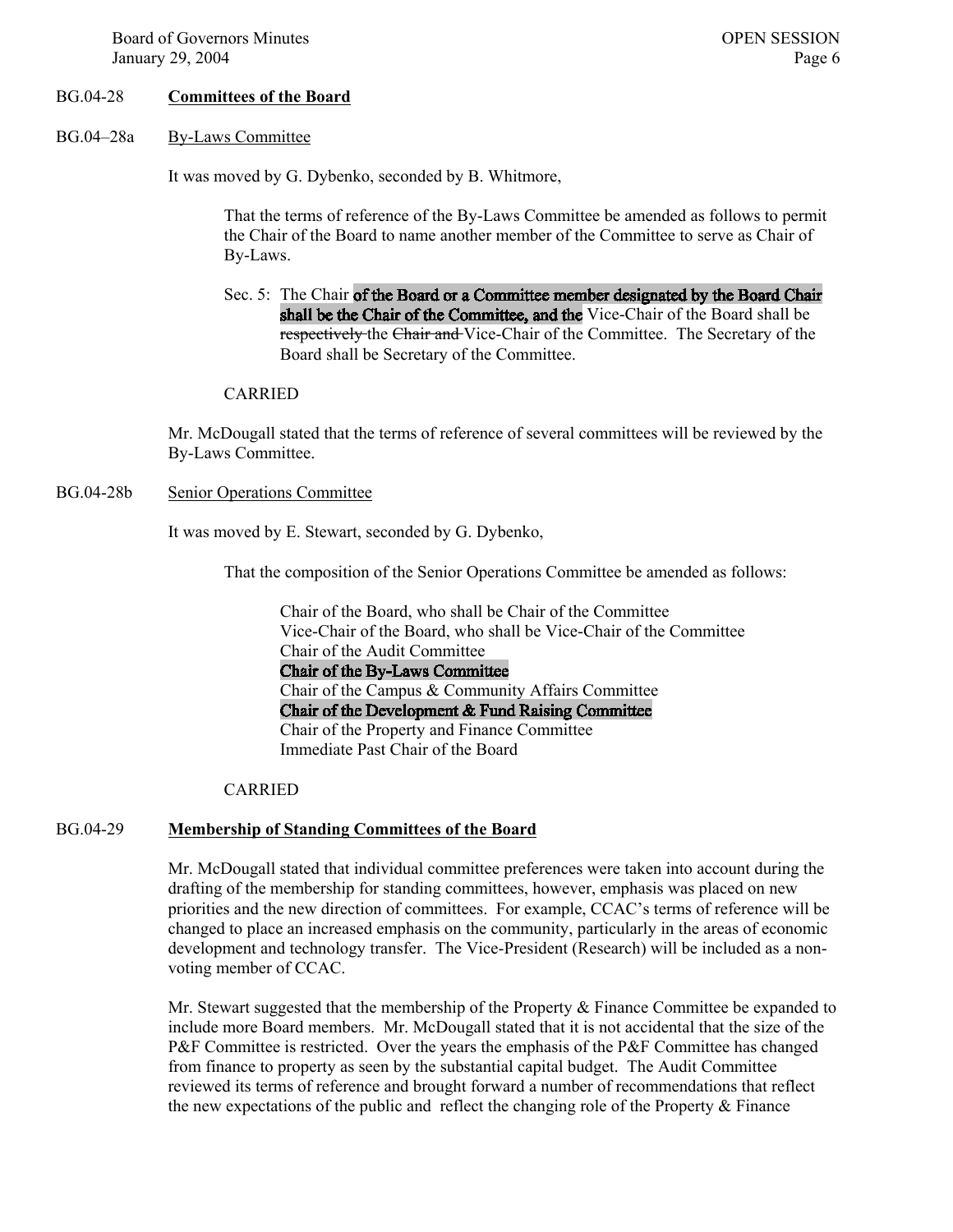Committee. There is a growing public expectation of organizational accountability and the voluntary adoption of "best practices" in meeting governance standards. The terms of reference of the Audit Committee shows a migration towards the control of the business.

It was moved by J. Nash, seconded by S. Singh,

That the membership of the standing committees of the Board for the period February 2004, through January 2005, be approved as shown in Appendix IV, Annex 1.

CARRIED

#### BG.04-30 **Selection Committee for Provost & Vice-President (Academic)**

H. Connell was elected to the Selection Committee for Provost and Vice-President (Academic).

#### BG.04-31 **Appointments to Other Bodies**

The following appointments were received for information:

**Senate:** Stephen Adams and John Nash (terms to February 1, 2005)

**SCUP:** Mark Pickard and Shiva Singh (terms to February 1, 2005)

**Brescia University College Council of Trustees:** Susan Grindrod (3 year term, January 19, 2004 - January 18, 2007)

**King's College Board of Directors**: Alan Weedon (3 year term, January 19, 2004 - January 18, 2007)

**Student Services Committee**: Les Ste. Marie (2 year term, April 1, 2004 - March 31, 2006)

**Thompson Recreation and Athletic Centre Advisory Committee:** Brian Whitmore (3 year term, to February 1, 2007)

#### **ITEMS REFERRED BY SENATE** [Appendix V]

#### BG.04-32 **Creation of the Department of Film Studies in the Faculty of Arts**

It was moved by G. Dybenko, seconded by S. Grindrod,

That the Board of Governors approve the creation of the Department of Film Studies in the Faculty of Arts effective July 1, 2004.

CARRIED

#### BG.04-33 *Appointment Procedures for Senior Academic and Administrative Officers of the University*

It was moved by R. Ivey, seconded by L. Ste. Marie,

That Section J. Vice-Provost & Registrar of *Appointment Procedures for Senior Academic and Administrative Officers of the University* be amended by changing all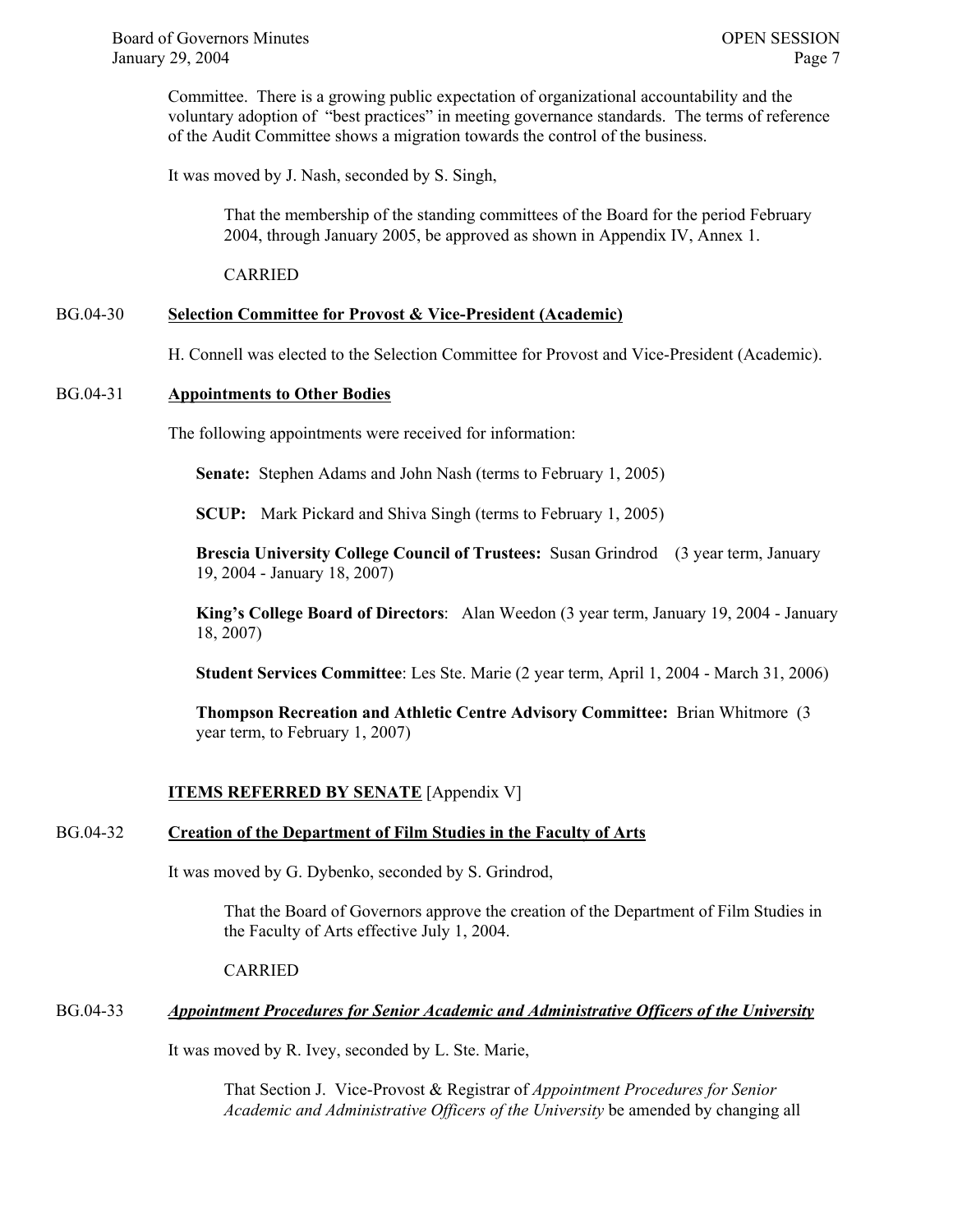references to this position to "Vice-Provost (Academic Programs & Students) [Registrar]"

CARRIED by unanimous consent.

#### BG.04-34 **Information Items Referred by Senate**

The report, Items Referred by Senate, contained the following information items. Complete details are contained in Appendix V.

- First-Year, First-Entry Undergraduate Enrolment Constituent University Affiliated Colleges
- Faculties of Health Sciences, and Medicine & Dentistry: Statement on Potential Health Risks/Immunization Requirements
- Report of the Academic Colleague on the  $268<sup>th</sup>$  meeting of the Council of Ontario Universities
- Academic Programs
- Appointments

#### BG.04-35 **SELECTED CLIPPINGS**

The Board was provided with selected media clippings about the University (Appendix VI).

 $\mathcal{L}_\text{max}$  , and the contract of the contract of the contract of the contract of the contract of the contract of the contract of the contract of the contract of the contract of the contract of the contract of the contr

#### **ADJOURNMENT**

The meeting adjourned at 4:10 p.m.

D. McDougall J.K. Van Fleet Chair Secretary Secretary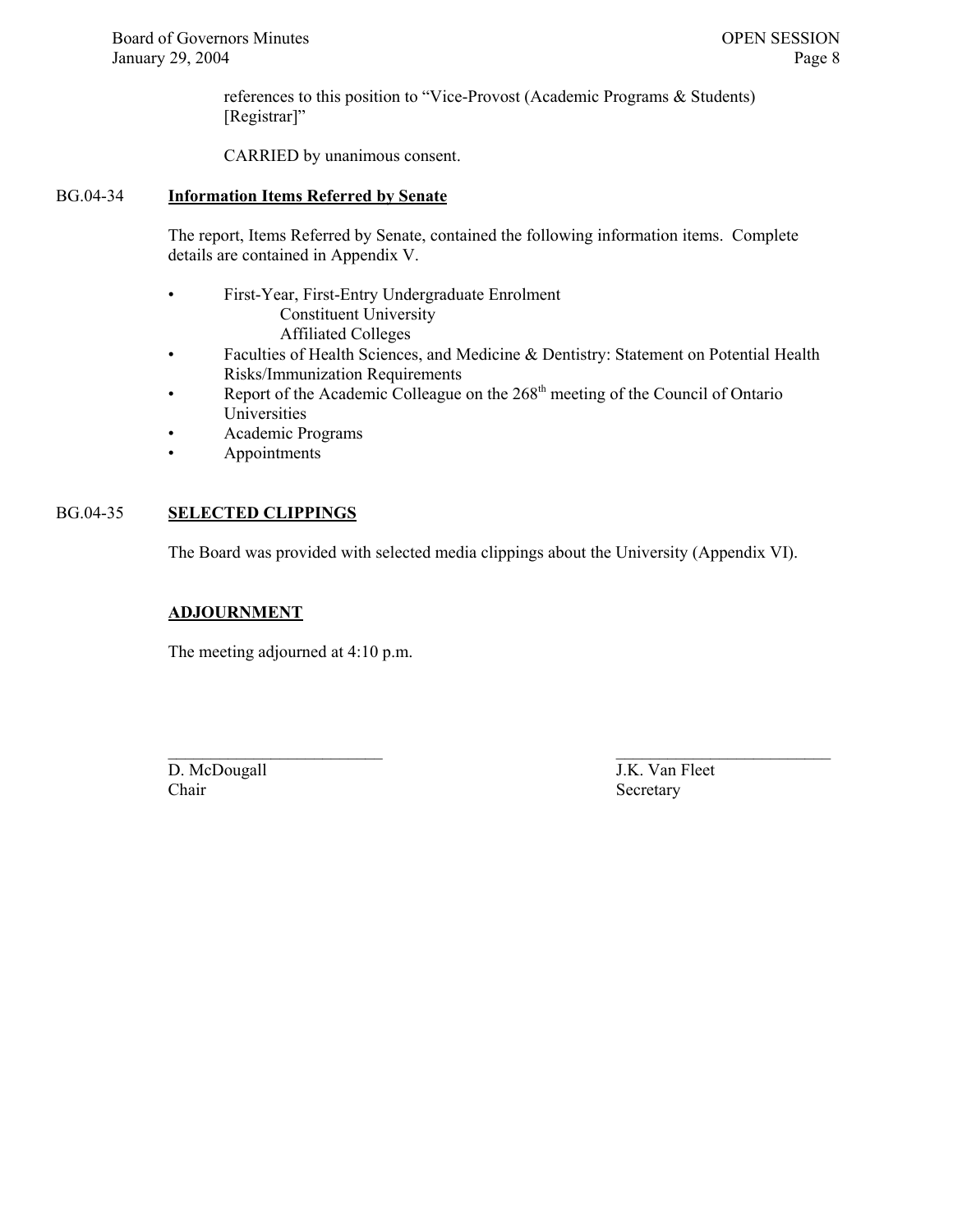<span id="page-8-0"></span>President's Report to the Board of Governors

1

 $\bullet$  Provincial Funding Update  $\bullet$  Undergraduate Recruitment  $\bullet$ • COU Report on Graduate Enrolment

Dr. Paul Davenport January 29, 2004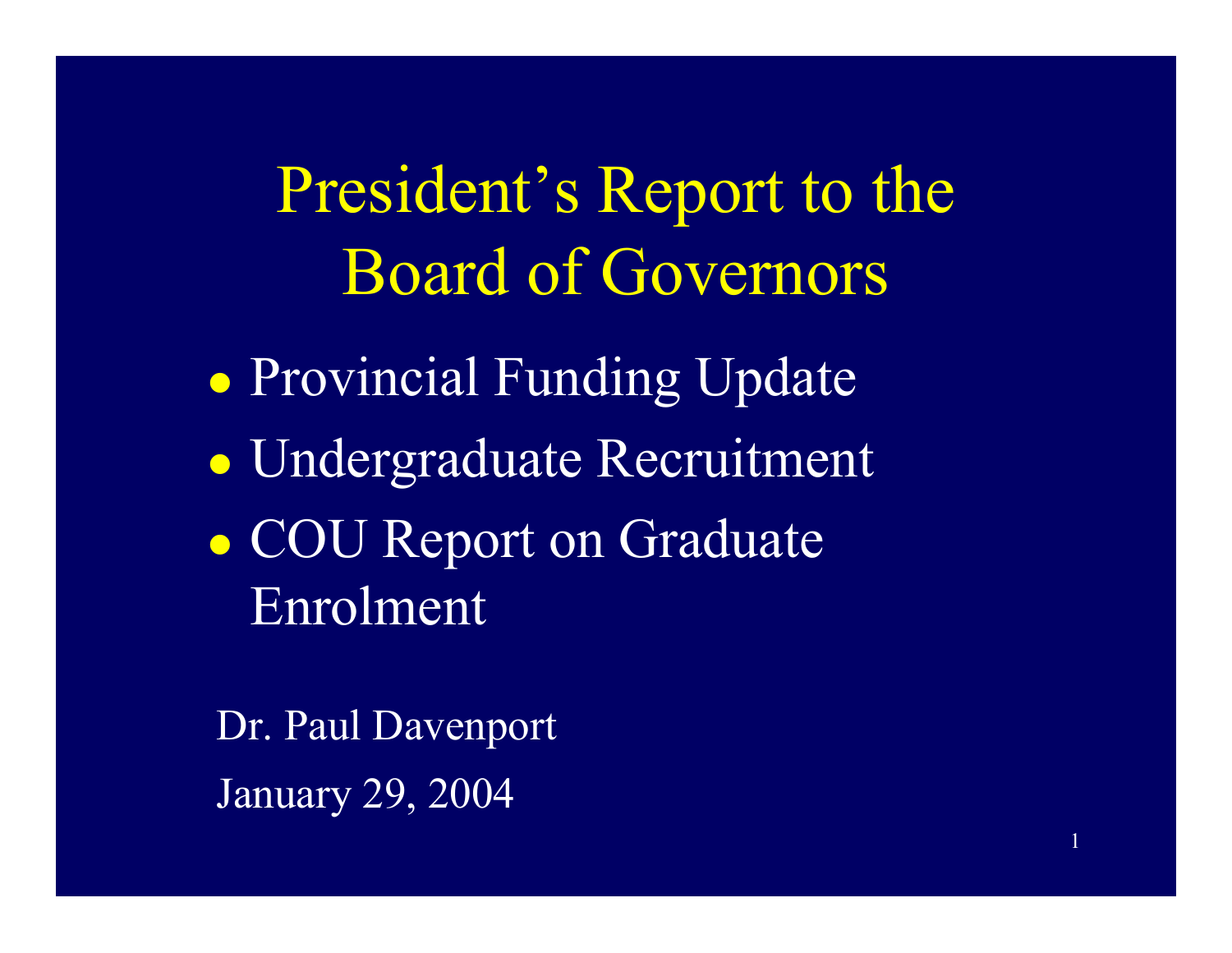## Provincial Funding Update

- **Accessibility Fund**
- Quality Assurance Fund
- **Compensation for Tuition Freeze**
- Operating Budget Funding (BIUs) for Graduate Enrolment
- Research Funding: OIT, ORDCF
- $\bullet$  OSAP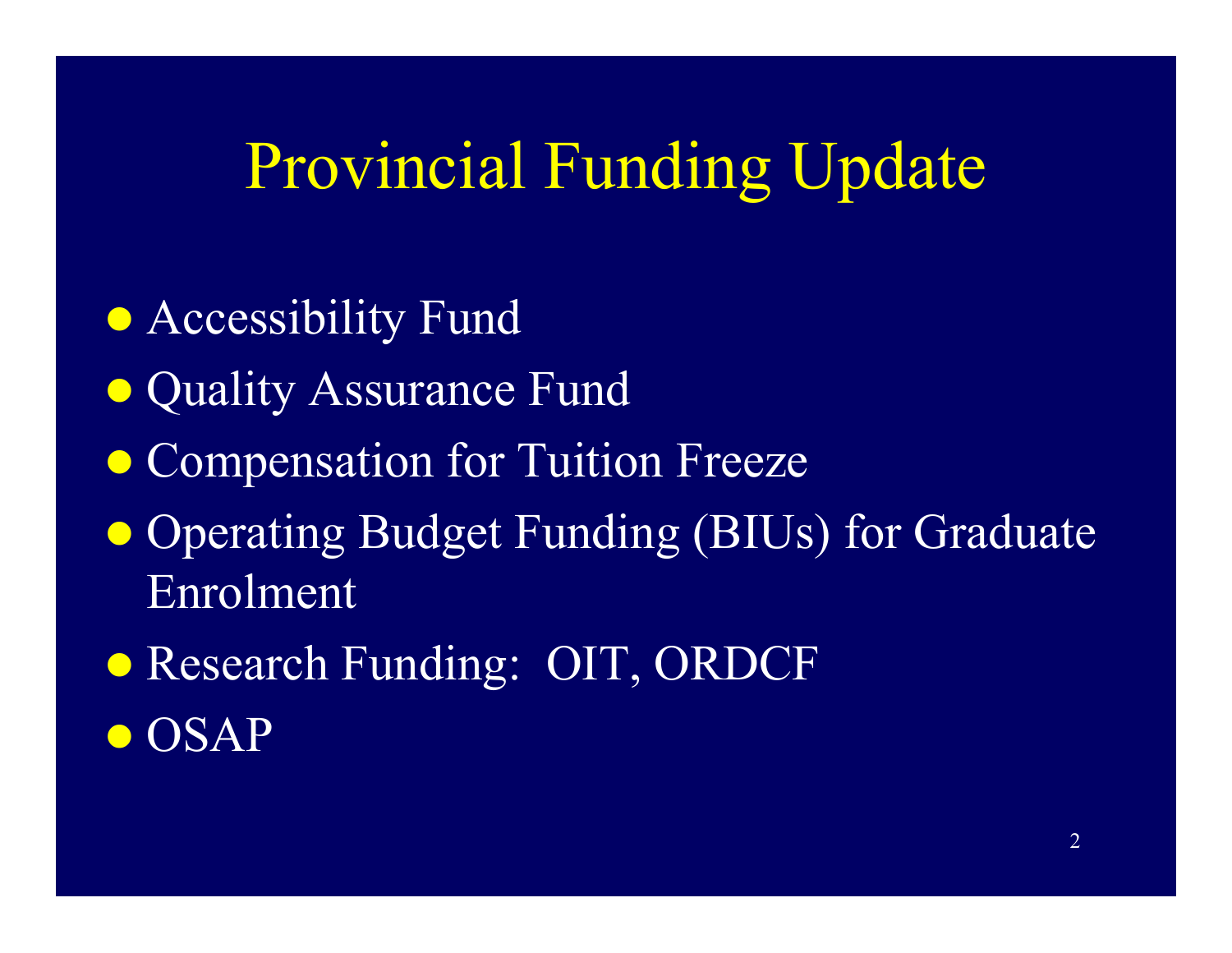### Student Recruitment

1999-00 2000-01 2001-01 2002-03 FY Cont 4,358 4,238 4,542 4,494 Total UWO 26,280 27,189 28,685 30,364 2003-04 2004-05 2005-06 2006-07 FY Cont 4,830 4,510 4,350 4,350 Total UWO 31,993 33,170 33,860 34,040

FY Cont is First Year enrolment, Constituent University Total UWO is FTE, including Affiliates and Grad Studies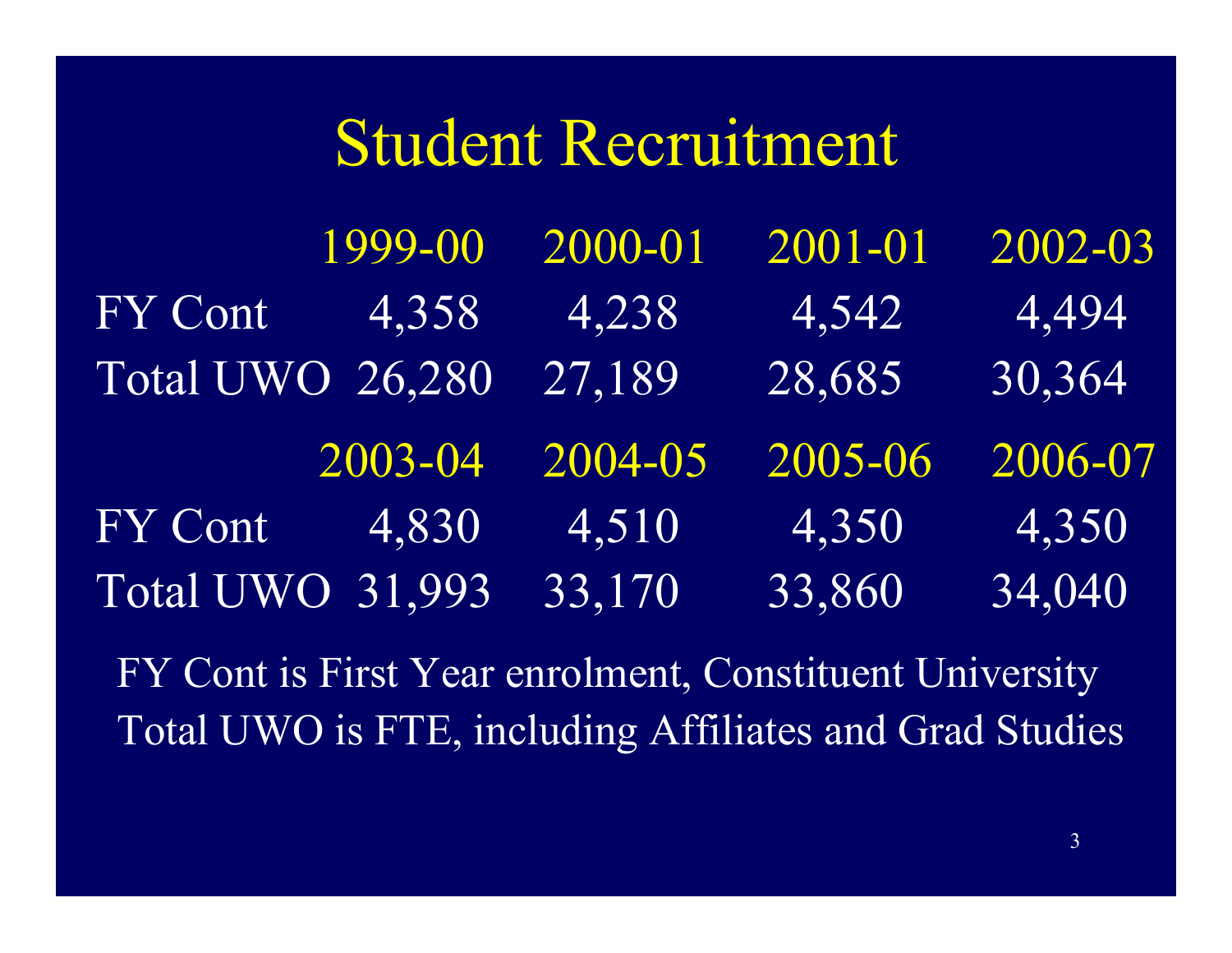### Average Entering Grades of New Full-Time 1st Year High School Students

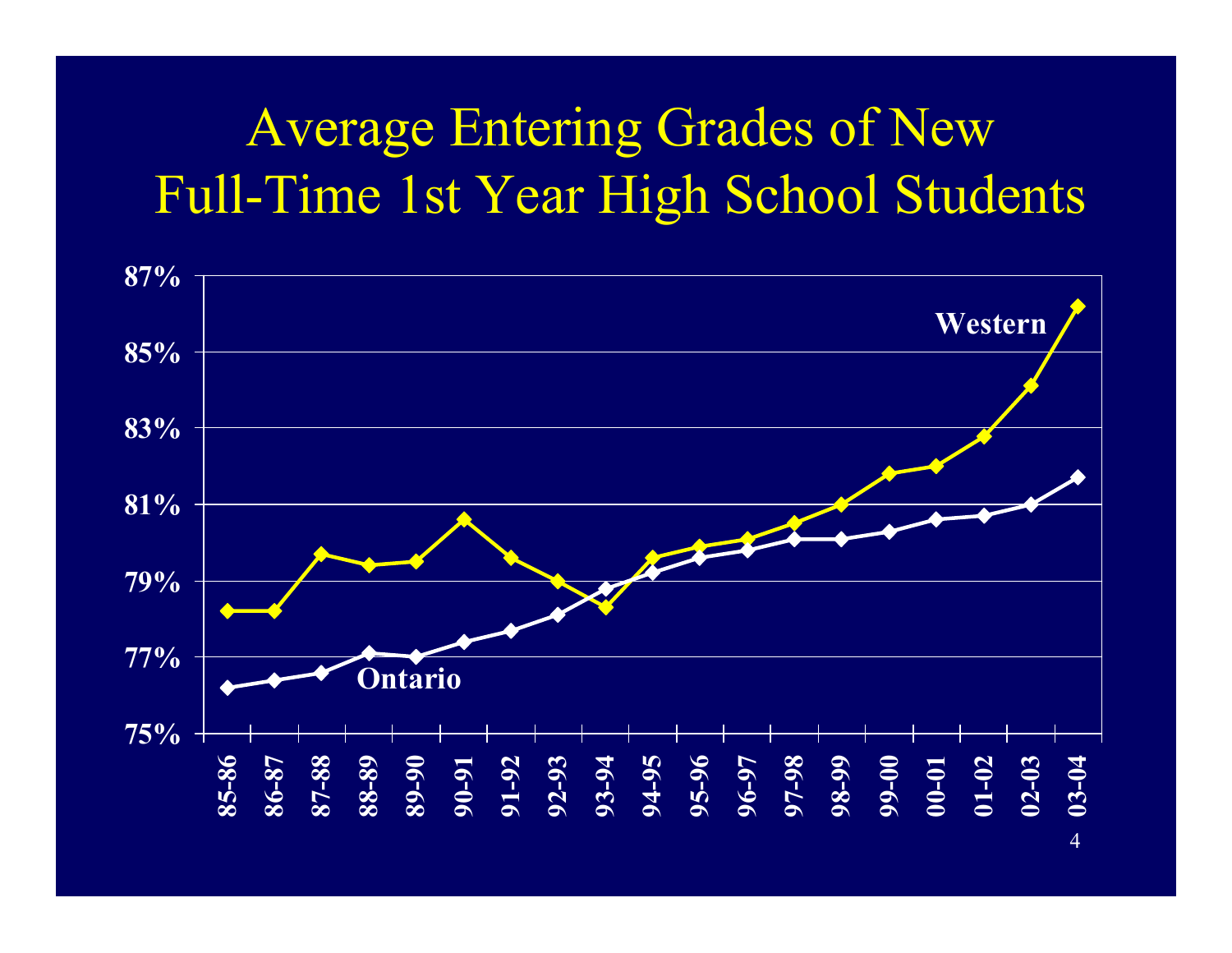### % Change in First-Choice Applications



### **2004-05p ove r 1993-94**

**N o t e: 2004-05 d a t a are p reliminar y**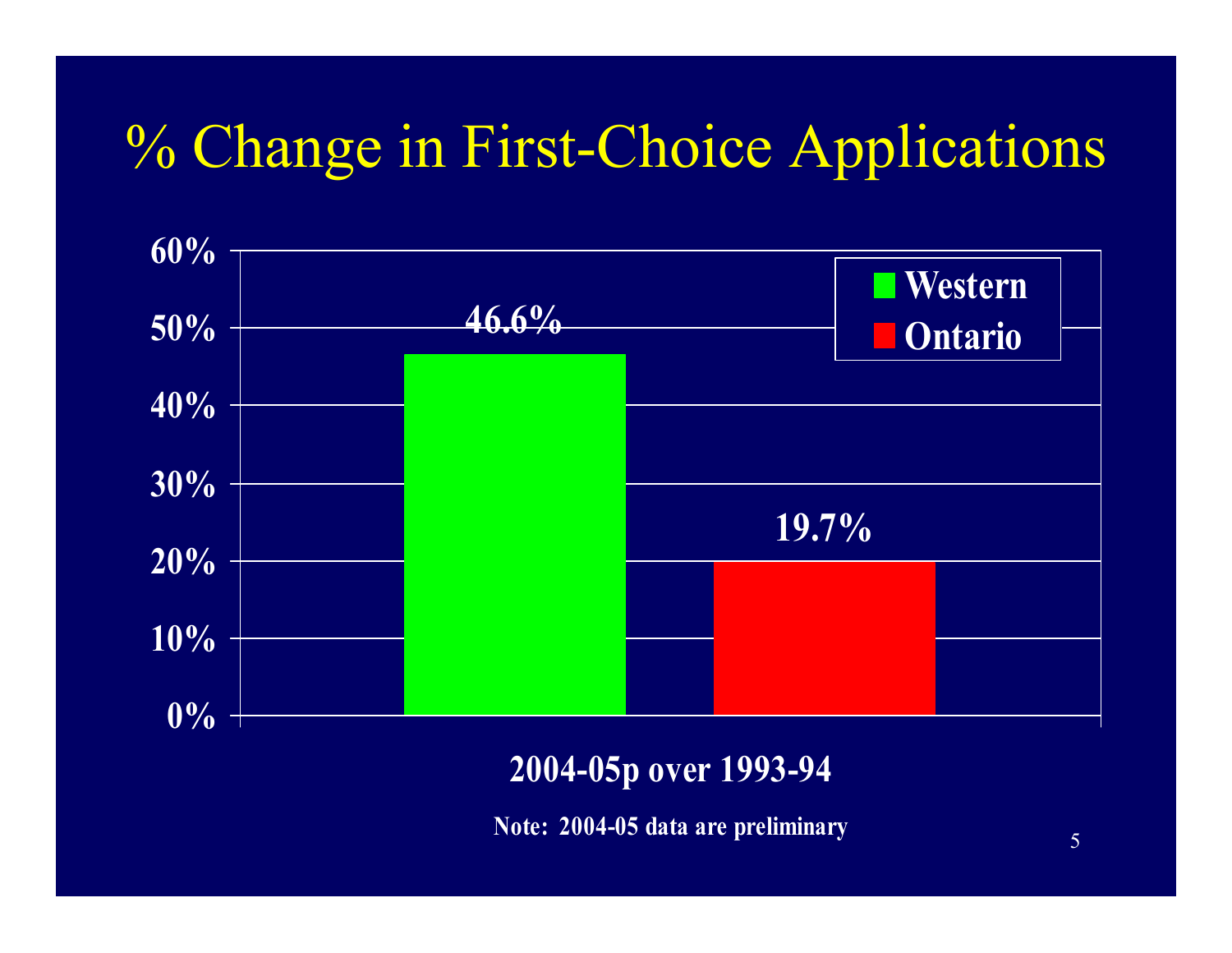"Advancing Ontario's Future Through Advanced Degrees"

- COU Estimates of the Demand for Graduate Education in Ontario
	- Masters enrolment: 22,369 in 2002-03 to 39,555 in 2013-14 (+ 77%)
	- **Ph.D. enrolment:** 12,041 in 2002-03 to 25,485 in 2013-14 (+117%)
- Total Graduate Enrolment would increase from 34,410 to 64,632 FTEs  $(+ 88\%)$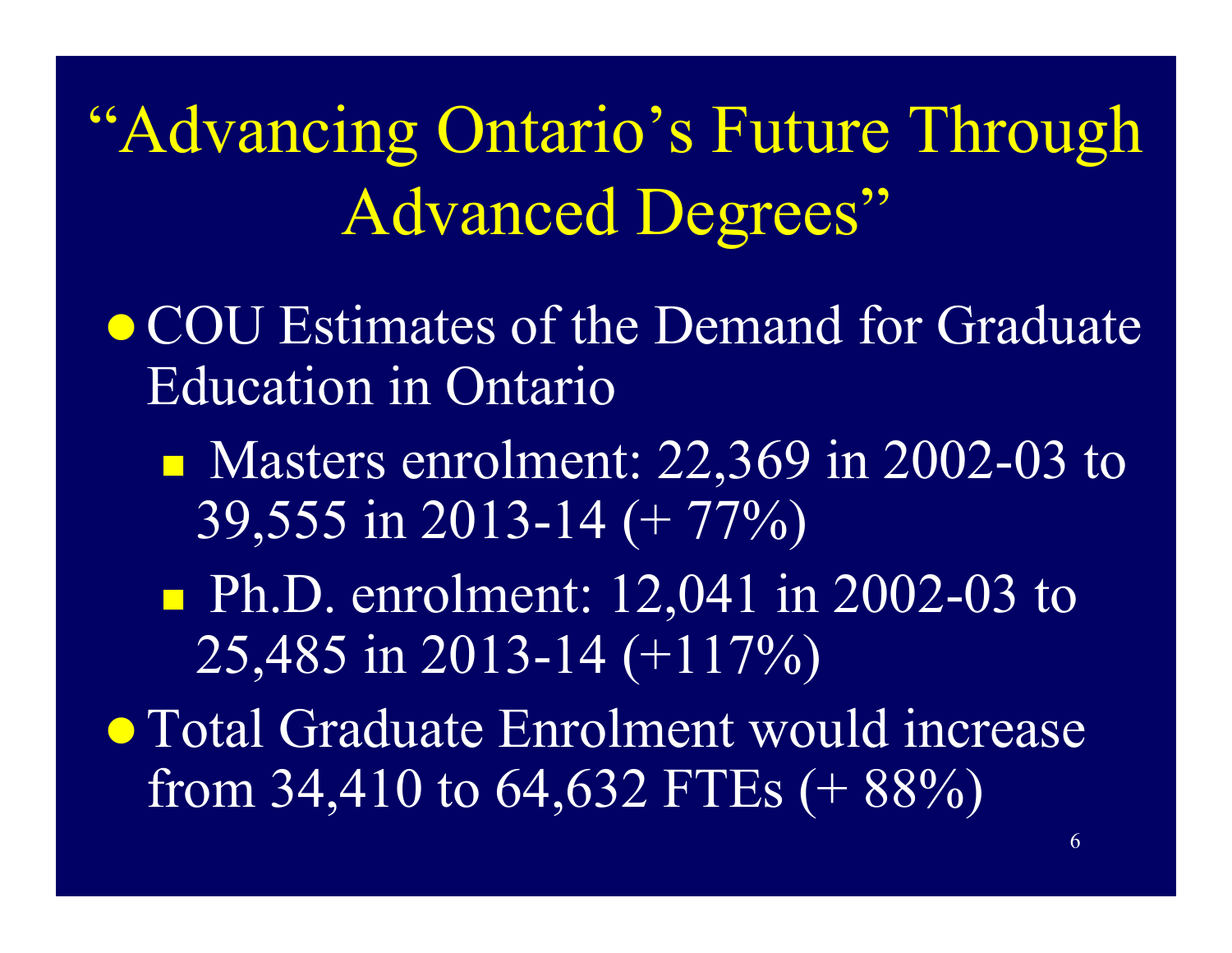### Funding for Graduate Expansion

2002-03 Actual FTE Graduate Enrolment Grant at Full Funding \$413 million Actual Grant Unfunded Graduate Study 543 million

2013-14 Projected Demand FTE Graduate Enrolment Grant at Full Funding 5776 million Additional Funds Required (including current unfunded)

34,410 \$370 million

64,632 \$406 million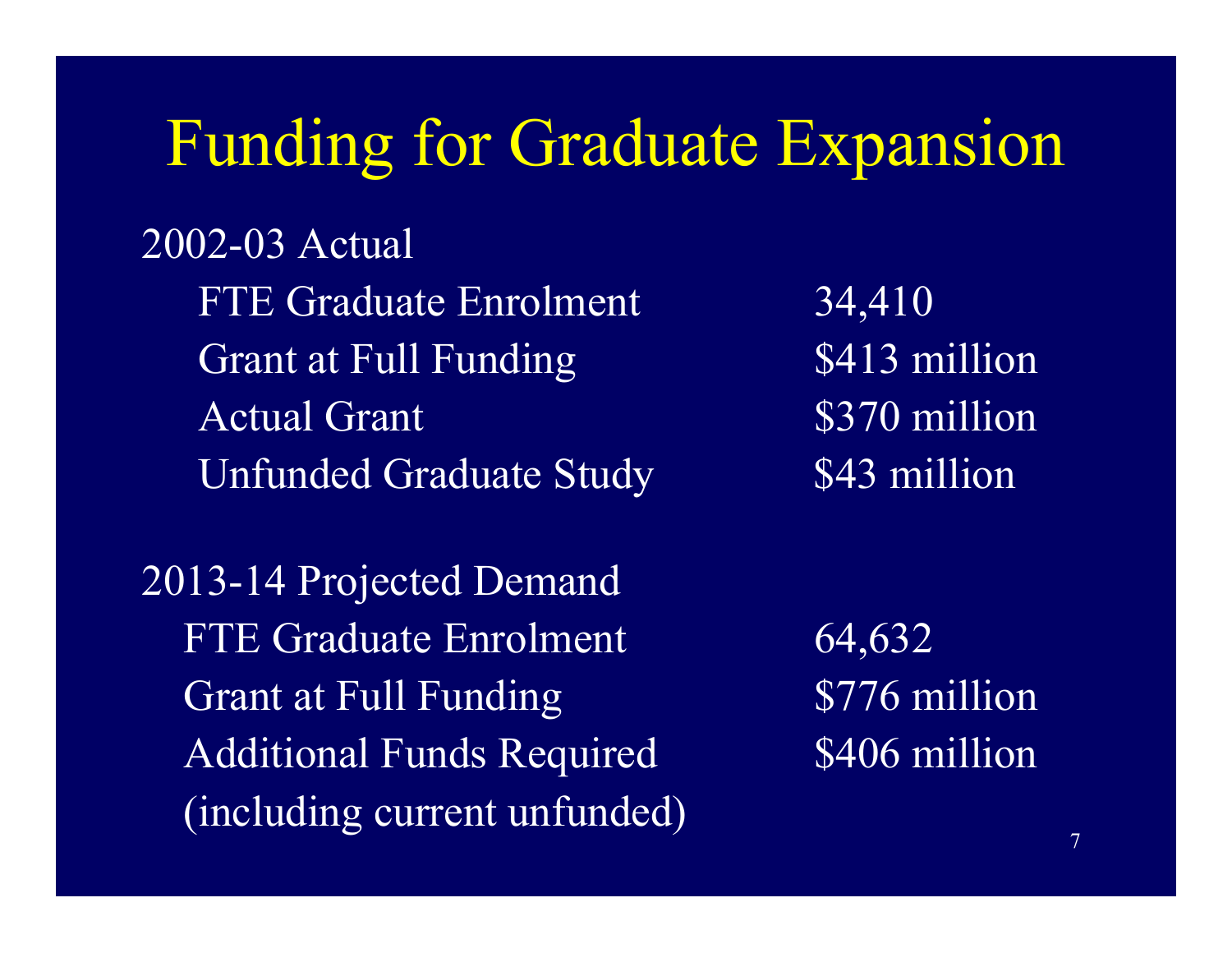# Graduate Degrees Conferred per 100,000 Population

**Ma s t e r's**